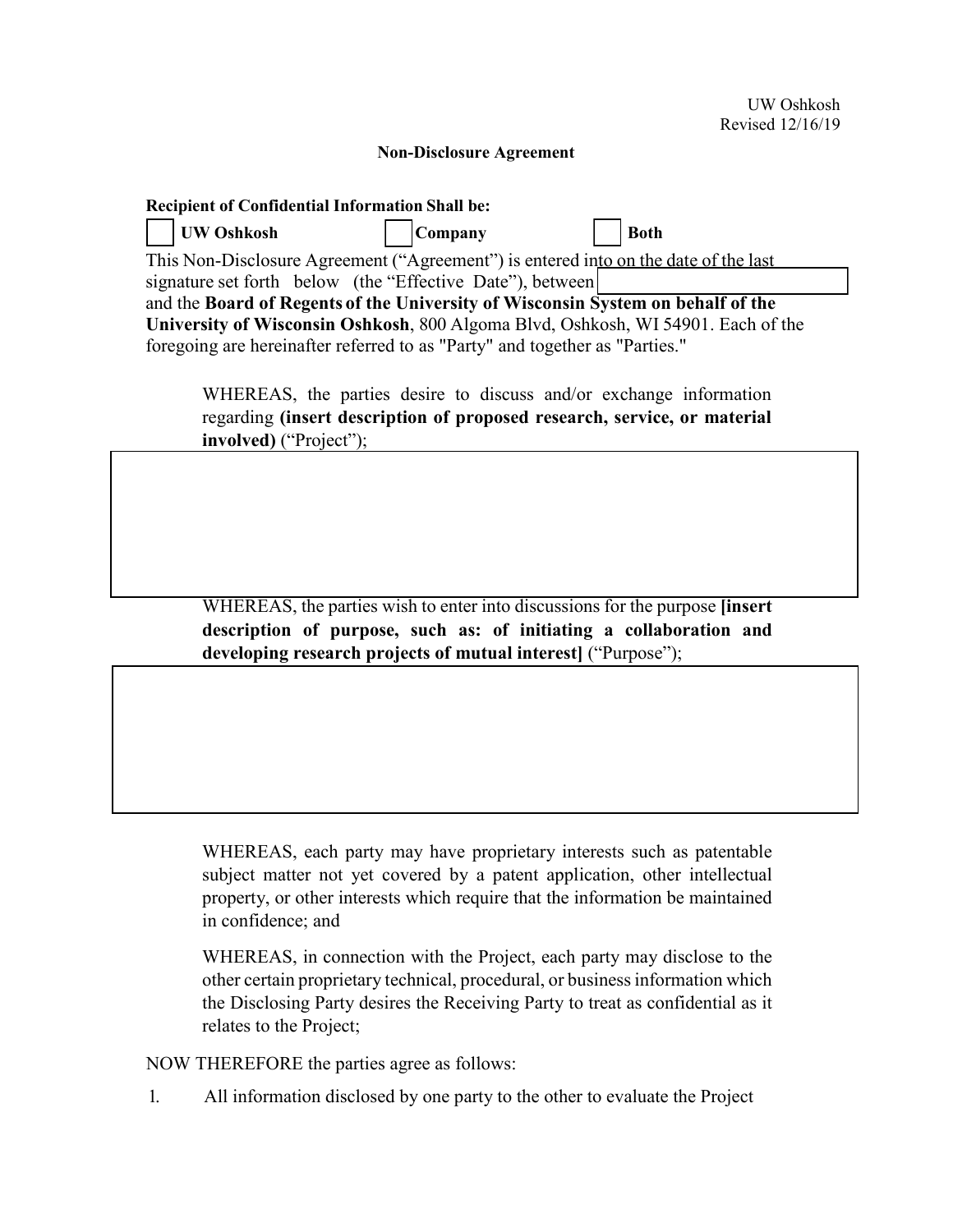and/or Purpose that is designated in writing as "Confidential" at the time of disclosure or if disclosed orally is designated in writing as "Confidential" within fifteen (15) days of disclosure is "Confidential Information." Confidential Information does not include information which:

- (a) was known by the Receiving Partyprior to receipt from the Disclosing Party;
- (b) is generally available in the public domain or thereafter becomes available to the public through no act of the ReceivingParty;
- (c) is independently discovered by an employee, agent, or representative of the Receiving Party who had no knowledge of theConfidential Information disclosed; or
- 2. is made available to theReceivingParty as a matter of lawful right by a third party. The Receiving Party agrees to disclose Confidential Information only to their respective employees, agents, or representatives who have been determined to have a need to know and have been advised of their obligation to comply with the terms of this Agreement. To the extent allowed by the law applicable to the Receiving Party, including, but not limited to, for UW-Oshkosh, Wis. Stat. §§ 893.82 & 895.46," the Receiving Party will be liable for any breach of this agreement by any of its employees, agents, affiliates or representatives that receive access to the Confidential Information.

3. The Receiving Party shall take such steps as may be reasonably necessary to prevent disclosure of the Confidential Information to third parties, but shall apply at least the same level of security as is afforded to the Receiving Party's own confidential information.

4. The Receiving Party will return or destroy Confidential Information provided by the Disclosing Party upon termination of the Agreement. The Receiving Party's designated representative may maintain one copy of all Confidential Information for the purpose of addressing any claim that may be brought under this Agreement and to comply with any other legal or recordkeeping requirements, and neither party will be obligated to destroy any Confidential Information that is stored electronically on back-up systems or computer hard drives after a file is deleted, but any such electronic information will continue to be subject to the terms of confidentiality under this Agreement.

5. Confidential Information shall not be provided in any form by the Receiving Party to any third party without the prior permission of the Disclosing Party, unless otherwise required bylaw. In the event that the Receiving Party is required by law to produce Confidential Information, the Receiving Party may disclose such Confidential Information without liability hereunder; provided, however, before producing any Confidential Information the Receiving Party shall promptly notify the Disclosing Party of the enforcement of any such requirement in order to provide the Disclosing Party with a reasonable amount of time so that the Disclosing Party may seek an appropriate protective order or other appropriate remedy. In the event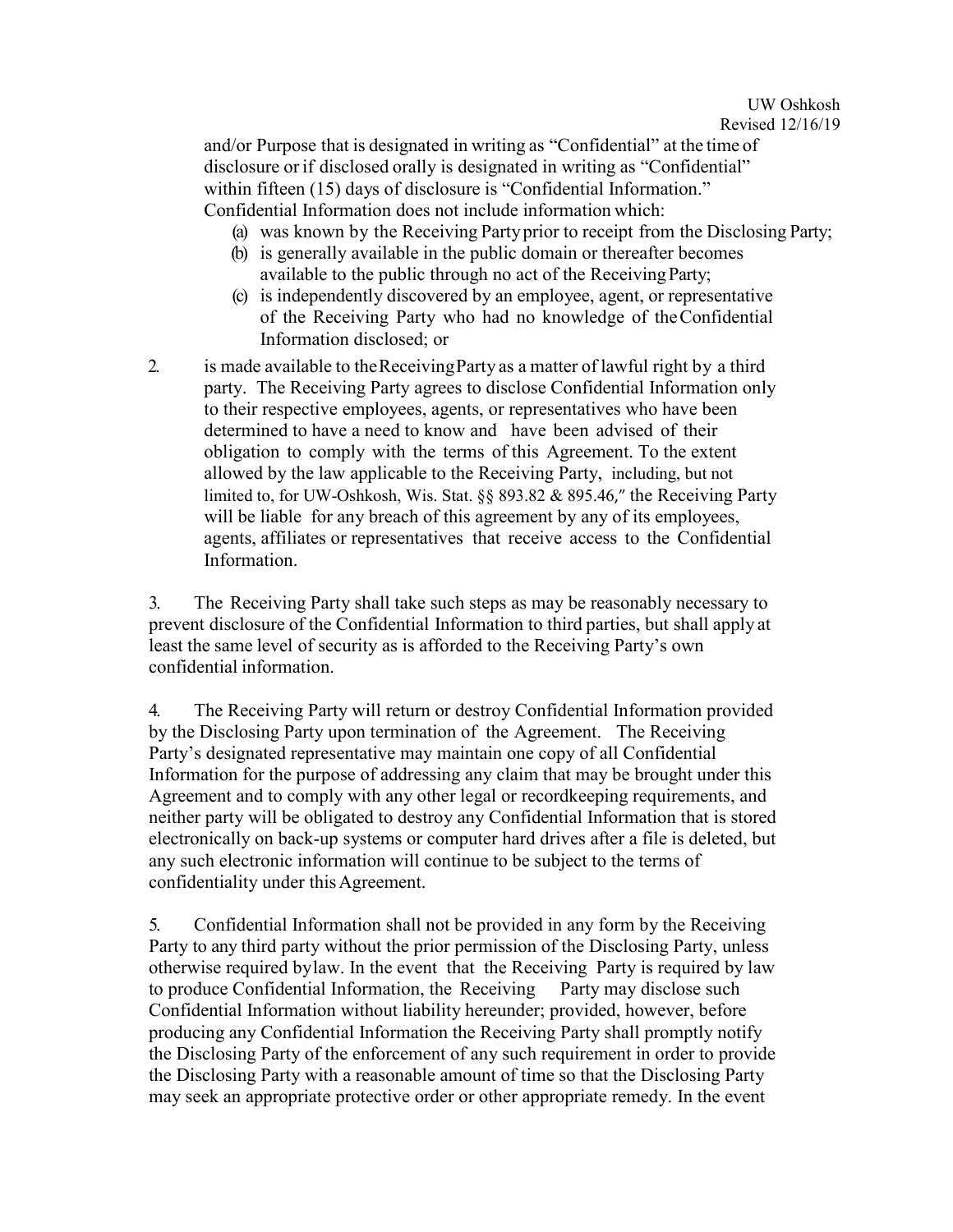that such a protective order or other remedy is not obtained, or the Disclosing Party waives their right to obtain such an order or remedy, the Receiving Party may furnish only such portions of Confidential Information as, pursuant to the advice of counsel, are required to be disclosed.

6. Confidential Information will be used only to evaluate the Project and/or Purpose and will be provided in writing and marked "Confidential."

7. The Receiving Party expressly acknowledges that the Disclosing Party owns the Confidential Information they disclose, and that the transmission by the Disclosing Party of their Confidential Information (or any third party's Confidential Information entrusted to the Disclosing Party) shall not be construed to grant the Receiving Party any patent, know-how, copyright, trade secret, trademark, or other intellectual property rights in, or arising from, the Confidential Information disclosed. If any such rights are to be granted to the Receiving Party, such grant shall be expresslyset forth in a separate written instrument.

8. The Disclosing Party represents and agrees (i). it has the right to share its Confidential Information with the Receiving Party, (ii). the Receiving Party is authorized to use Confidential Information it receives from the Disclosing Party for the Purpose or Project, and (iii) to the extent allowed by the law applicable to the Disclosing Party, the Disclosing Partywill be liable for any breach by the Disclosing Party of the representations in subparts and (ii).

9. This Agreement shall be governed by and construed in accordance with the laws of the State of Wisconsin, U.S.A. without regard to conflicts of law provisions. In the event any legal action becomes necessary to enforce, the Parties agree that such action will be brought in the U.S. District Court of Western District of Wisconsin, and the Parties hereby submit to the jurisdiction of said courts

10. The parties agree to comply with all applicable laws and regulations including U.S. export control. The Disclosing Party agrees to notify the Receiving Party in writing prior to providing Receiving Party with access to any export regulated information and materials. Such notification shall include all associated classification numbers. The Receiving Party reservesthe right to refuse receipt of any information or materials that are subject to export controls.

11. The term of this Agreement shall begin on the date of the last signature on this Agreement and expire after one (1) year, unless terminated earlier by a party with thirty (30) days prior written notice. The obligations and restrictions of confidentiality of the Receiving Party under this Agreement shall continue for a period of three (3) years from the date of termination of this Agreement.

12. This Agreement shall supersede and prevail over any other prior arrangements, either oral or written, as to the Confidential Information received under this Agreement.